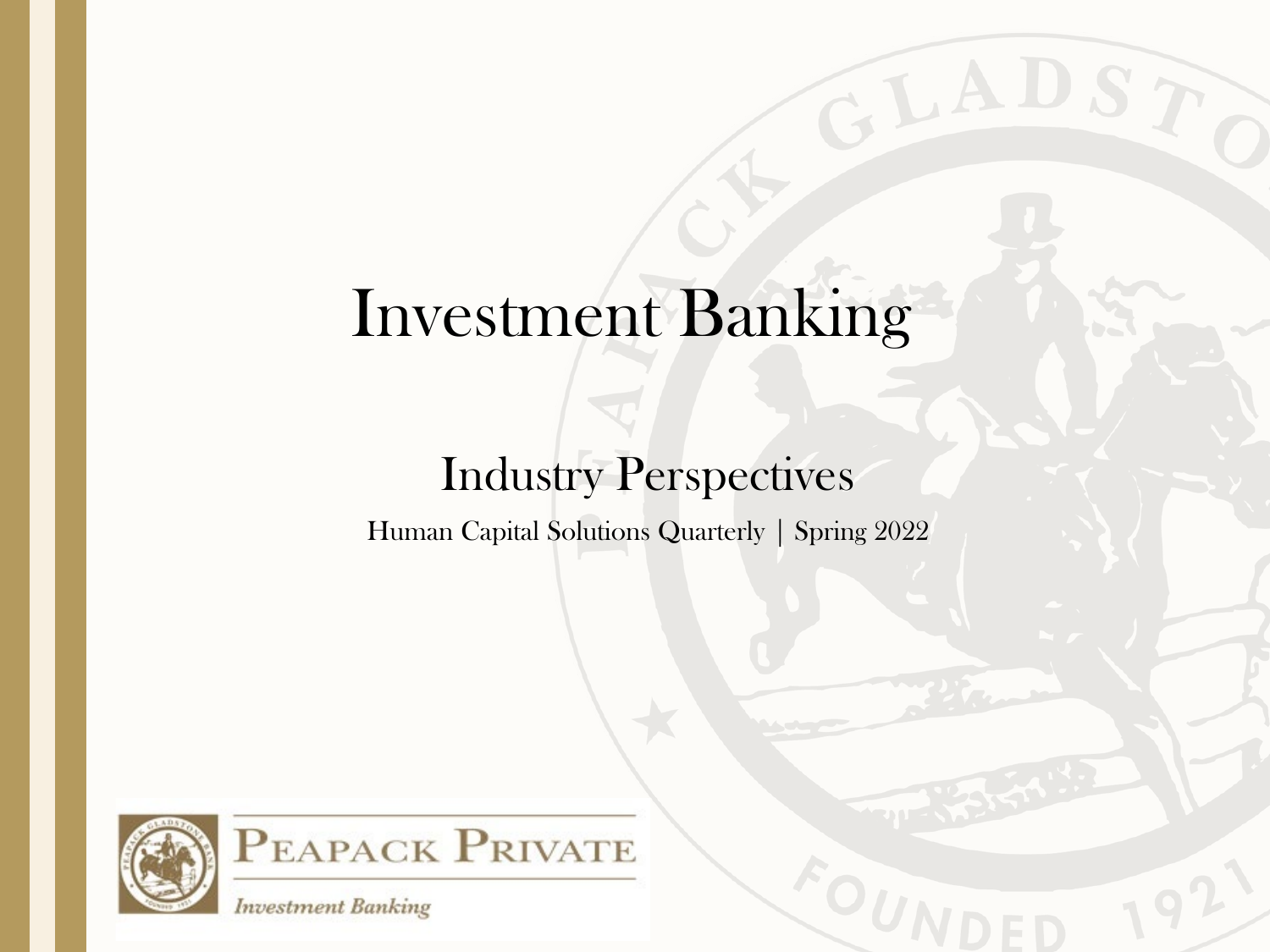### **Overview**

Our Team is pleased to present its Spring 2022 quarterly human capital solutions industry update from our Senior Advisor, Jim Janesky, who oversees client coverage and leads the vertical. Through this industry update, we will share with you our impressions on the market, track the leading macroeconomic indicators, report relevant transactions, public market valuations and highlight current trends.

### Our Market Observations

- Uncertainty, supply chain disruptions, inflation and worker shortages rule both the economy and staffing environments. The US economy and parts of the staffing market continued to slow during 2021, into 2022 and economists have consistently revised their forecasts down for GDP in FY2022 and FY2023. There are clear signs that the economy and parts of the staffing market could further decelerate throughout 2022. Issues such as inflation, lower consumer spending, higher interest rates and tight access to talent have hit the US economy and the effects on both GDP and the staffing market are apparent.
- The 5/11/2022 Conference Board US GDP latest forecast predicts GDP to grow in 2022 by 2.3% versus a previous forecast of 3.0% and to grow in 2023 by 2.1% versus a previous forecast of 2.3%. The Conference Board's current forecast was revised downward again due to the concerns we highlighted above as well as lower than projected GDP in 1Q22. Our outlook for the US staffing industry is based on the May 2022 2.3% and 2.1% GDP growth rates for 2022 and 2023 respectively but note that future Conference Board updates would be subject to further downward revisions. GDP is always difficult to predict during volatile economic periods such as now.
- The chart on page 3 provides The Conference Board's  $5/11/2022$  forecast for a 2.3% increase of US GDP in 2022 by quarter based on its underlying assumptions for Real Consumer Spending, Residential Investment, Real Capital Spending and Exports, in that order. Real Consumer Spending, which continues to be revised downward, represents 60-65% of GDP and could further contract as 2022 progresses.
- The early-cycle commercial and (surprisingly) perm placement sectors significantly underperformed the market while the later-cycle professional and healthcare sectors continued to substantially outperform the overall market over the last year, but we believe that outperformance will reverse over the next year, a development we have considered in the last several quarterlies. Wall Street analysts in the staffing space have begun to capitulate on the stocks. Once that happens, the stocks are cooked. Flip them over and wait until the next recession for outperformance (see page 7).
- While the economy is uncertain and parts of the staffing industry have slowed, the M&A market is robust and our pipeline and due diligence indicate the market will be solid in 2022 and the multiple gap between high quality, private transactions and public comps will narrow. (see page 10).



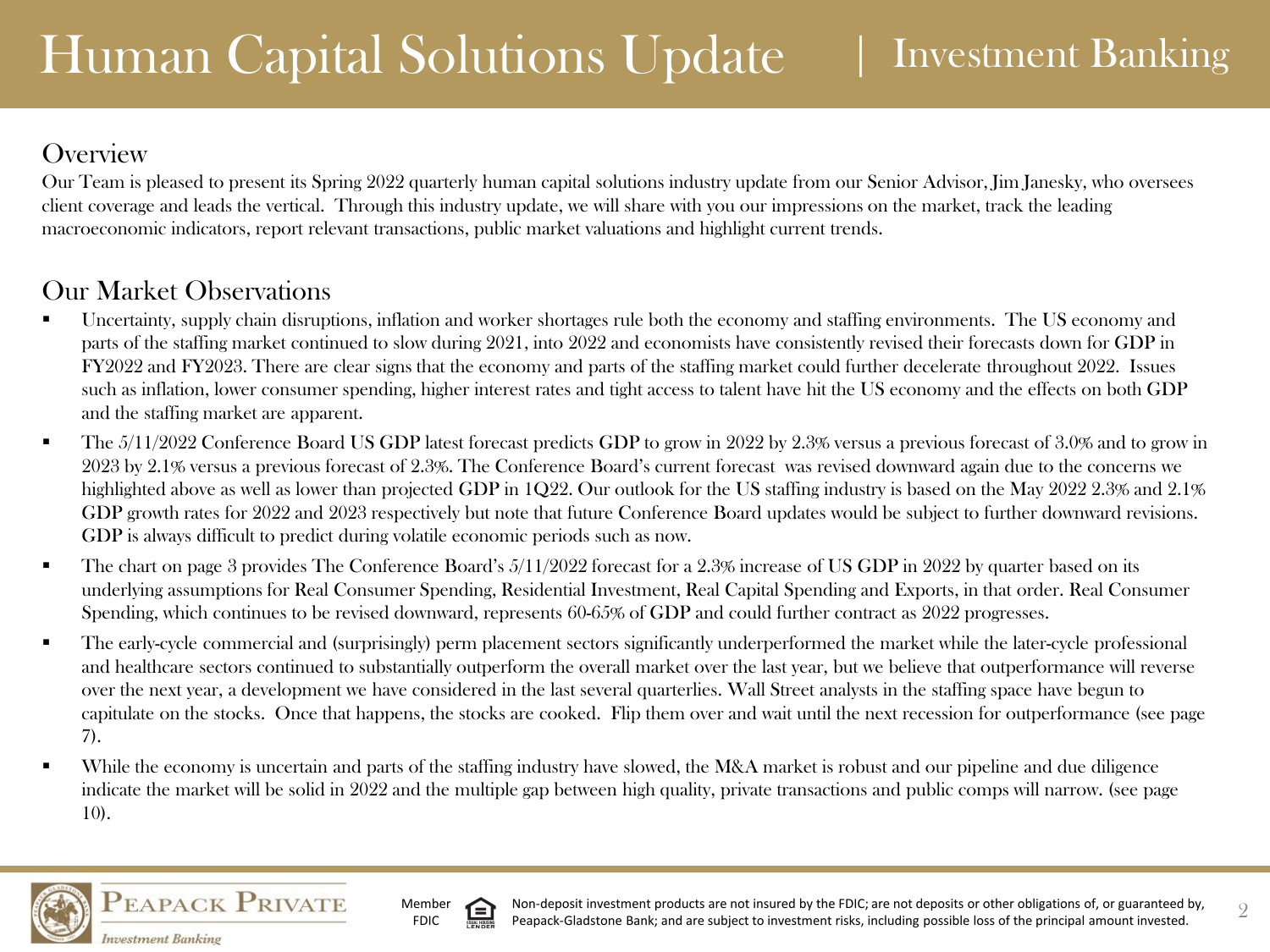# Human Capital Solutions Update

### | Investment Banking

The 5/11/2022 Conference Board US GDP forecast predicts GDP to increase in 2022 by 2.3% and by 2.1% in 2023

The Conference Board has consistently lowered its forward-looking forecasts since the summer of 2021 due to lower Real Disposable Income and Real Consumer Spending

Real Consumer Spending, which represents 60-65% of GDP, will be critical to an overall economic rebound and is dependent upon, among other trends, consumer confidence, the amount of job growth and inflation, which are all experiencing negative trends

Inflation has become the #1 concern for consumers, which dampens Real Disposable Income and Real Consumer Spending

Supply chain disruptions, which significantly hit Inventory Change in the back half of 2021 and are expected to continue in 2022, have subsided a bit, which prompted The Conference Board to raise its forecast for Inventory Change, but not enough to offset lower forecasts in other areas

Our outlook for the US staffing industry is based on the recent 2.3% GDP increase for 2022 and 2.1% for 2022 but we have concerns for growth in the lower-wage segments of the staffing industry

| Base Case Economic Outlook 2020-2021-2022-2023 (% change, seasonally adj annual rates) |         |          |         |        |         |          |         |        |        |        |                |            |      |      |      |                |         |         |                          |        |      |
|----------------------------------------------------------------------------------------|---------|----------|---------|--------|---------|----------|---------|--------|--------|--------|----------------|------------|------|------|------|----------------|---------|---------|--------------------------|--------|------|
|                                                                                        | 2020    |          |         |        |         | 2021     |         |        |        |        | 2022           |            |      |      | 2023 |                |         |         | 2019 2020 2021 2022 2023 |        |      |
|                                                                                        | $Q1^*$  | $Q2^*$   | $Q3*$   | $Q4*$  | $Q1^*$  | $Q2*$    | $Q3*$   | $Q4*$  | $Q1*$  | Q2     | Q <sub>3</sub> | ${\bf Q}4$ | Q1   | Q2   | Q3   | Q <sub>4</sub> |         |         | Annual                   |        |      |
| <b>Real GDP</b>                                                                        | $-5.1$  | $-31.2$  | 33.8    | 4.5    | 6.3     | 6.7      | 2.3     | 6.9    | $-1.4$ | 2.1    | 1.1            | 2.1        | 2.3  | 2.3  | 2.2  | 2.2            | 2.3     | $-3.4$  | 5.7                      | 2.3    | 2.1  |
| Real GDP (YoY)                                                                         | 0.6     | $-9.1$   | $-2.9$  | $-2.3$ | 0.5     | 12.2     | 4.9     | 5.5    | 3.6    | 2.4    | 2.1            | 1.0        | 1.9  | 2.0  | 2.2  | 2.3            | 2.3     | $-3.4$  | 5.7                      | 2.3    | 2.1  |
| Real Disposable Income                                                                 | 3.1     | 48.5     | $-16.6$ | $-8.3$ | 54.7    | $-29.1$  | $-4.1$  | $-5.6$ | $-2.0$ | $-2.0$ | $-1.0$         | 1.0        | 1.5  | 2.0  | 2.3  | 2.7            | 2.3     | 6.2     | 2.2                      | $-4.7$ | 1.1  |
| <b>Real Consumer Spending</b>                                                          | $-6.9$  | $-33.4$  | 41.4    | 3.4    | 11.4    | 12.0     | 2.0     | 2.5    | 2.7    | 1.9    | 1.1            | 1.6        | 1.7  | 1.8  | 1.8  | 1.8            | 2.2     | $-3.8$  | 7.9                      | 2.7    | 1.6  |
| <b>Residential Investment</b>                                                          | 20.3    | $-30.8$  | 60.0    | 34.4   | 13.3    | $-11.7$  | $-7.7$  | 2.1    | 2.1    | 2.0    | 0.5            | 1.0        | 1.0  | 1.0  | 1.5  | 1.5            | $-0.9$  | 6.8     | 9.2                      | $-0.4$ | 1.1  |
| Nonresidential Investment                                                              | $-8.1$  | $-30.3$  | 18.7    | 12.5   | 12.9    | 9.2      | 1.6     | 2.9    | 9.2    | 8.2    | 5.7            | 4.0        | 4.3  | 4.0  | 3.8  | 3.4            | 4.3     | $-5.3$  | 7.4                      | 6.1    | 4.4  |
| Inventory Change (Bn chn '12\$)                                                        | $-30.0$ | $-253.0$ | 25.0    | 89.0   | $-88.0$ | $-169.0$ | $-67.0$ | 193.0  | 159.0  | 120.0  | 60.0           | 45.0       | 45.0 | 45.0 | 30.0 | 20.0           | 75.0    | $-42.0$ | $-33.0$                  | 96.0   | 35.0 |
| <b>Total Govt Spending</b>                                                             | 3.7     | 3.9      | $-2.1$  | $-0.5$ | 4.2     | $-2.0$   | 0.9     | $-2.6$ | $-2.7$ | 0.6    | 2.0            | 3.6        | 4.2  | 4.2  | 4.4  | 4.4            | $2.2\,$ | 2.5     | 0.5                      | $-0.6$ | 3.6  |
| <b>Exports</b>                                                                         | $-16.3$ | $-59.9$  | 54.5    | 22.5   | $-2.9$  | 7.6      | $-5.3$  | 22.4   | $-5.9$ | 10.0   | 5.1            | 3.7        | 4.6  | 4.0  | 3.5  | 3.5            | $-0.1$  | $-13.6$ | 4.5                      | 4.8    | 4.5  |
| <b>Imports</b>                                                                         | $-13.1$ | $-53.1$  | 89.2    | 31.3   | 9.3     | 7.1      | 4.7     | 17.9   | 17.7   | 5.0    | 1.5            | 2.0        | 4.0  | 4.0  | 3.0  | 3.0            | 1.1     | $-8.9$  | 14.0                     | 9.8    | 3.2  |
| Unemployment Rate (%)                                                                  | 3.8     | 13.0     | 8.8     | 6.8    | 6.2     | 5.9      | 5.1     | 4.2    | 3.8    | 3.5    | 3.4            | 3.2        | 3.2  | 3.1  | 3.0  | 3.0            | 3.7     | 8.1     | 5.4                      | 3.5    | 3.1  |
| PCE Inflation (%YoY)                                                                   | 1.7     | 0.6      | 1.2     | 1.2    | 1.8     | 3.9      | 4.3     | 5.5    | 6.3    | 6.6    | 6.3            | 4.2        | 3.4  | 3.0  | 2.9  | 2.7            | 1.5     | 1.2     | 3.9                      | 5.8    | 3.0  |
| Core PCE Inflation (%YoY)                                                              | 1.8     | 1.0      | 1.5     | 1.4    | 1.7     | 3.4      | 3.6     | 4.6    | 5.2    | 5.9    | $5.1\,$        | 4.4        | 3.4  | 2.9  | 2.8  | 2.6            | 1.7     | 1.4     | 3.3                      | 5.2    | 2.9  |

Source: The Conference Board "The Conference Board Economic Forecast for the US Economy", May 11, 2022 \* Actual Data



Member FDIC

Non-deposit investment products are not insured by the FDIC; are not deposits or other obligations of, or guaranteed by, Peapack-Gladstone Bank; and are subject to investment risks, including possible loss of the principal amount invested.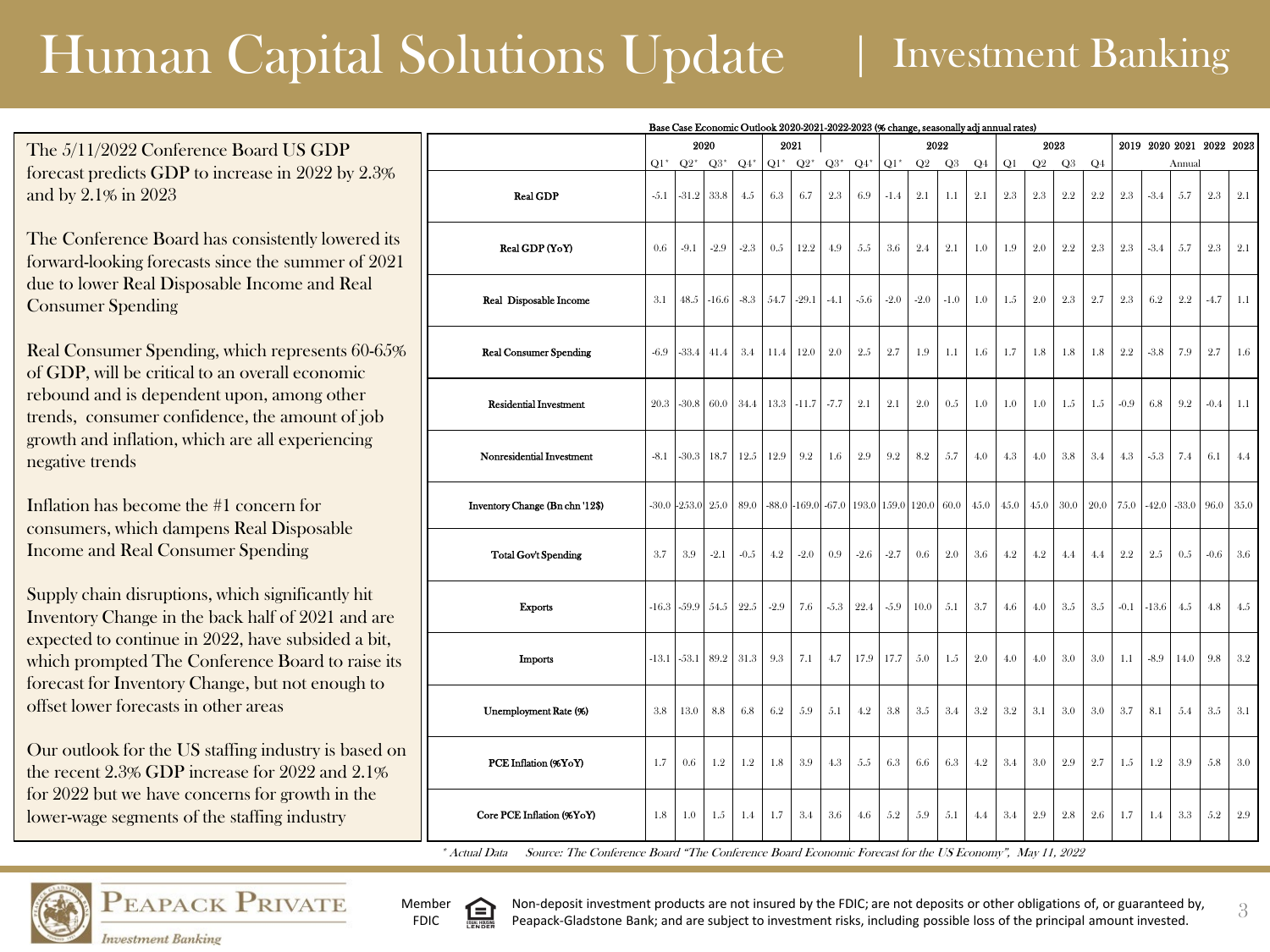# U.S. Macroeconomic Indicators

### | Investment Banking



The temporary employment penetration rate came in at 2.07% in April 2022, down slightly from the previous month. Temporary staffing volume growth increased 12.9% Y/Y versus the prior month's 8.4%, while sequential volume was flat in April. Some areas of temp employment have rebounded but we have concerns within the lower-wage segments of the market.

#### Key Takeaway:

The US temporary staffing industry has slowed in the lower-wage segments of the industry due to worker supply shortages and supply chain disruptions. The professional and healthcare segments of staffing continue to experience robust growth, but we expect the healthcare segment to significantly moderate after a record 2021. Recruiting process investment is a must in all verticals during the current cycle.



The April 2022 report of an increase of 428,000 jobs was ahead of the forecast of a 396,000 increase in jobs. The unemployment rate of 3.6% was inline with the figure in March 2022 while average hourly earnings for temporary employees increased 16.2% Y/Y. The 16.2% figure was down from 18.3% in the prior month and while wage inflation has helped parts of the staffing sector, it is not enough to overshadow an overall negative trend.

#### Key Takeaway:

Nonfarm employment and unemployment statistics are always restated twice and can be even more unpredictable during volatile economic times. While job growth is decent and the unemployment rate is historically low, the employment market is on shaky ground due to economic concerns and worker shortages. This may allow the staffing market to grow farther than usual into the economic cycle, but the public company stocks are not signaling that development.





Ξ

Non-deposit investment products are not insured by the FDIC; are not deposits or other obligations of, or guaranteed by, Peapack-Gladstone Bank; and are subject to investment risks, including possible loss of the principal amount invested.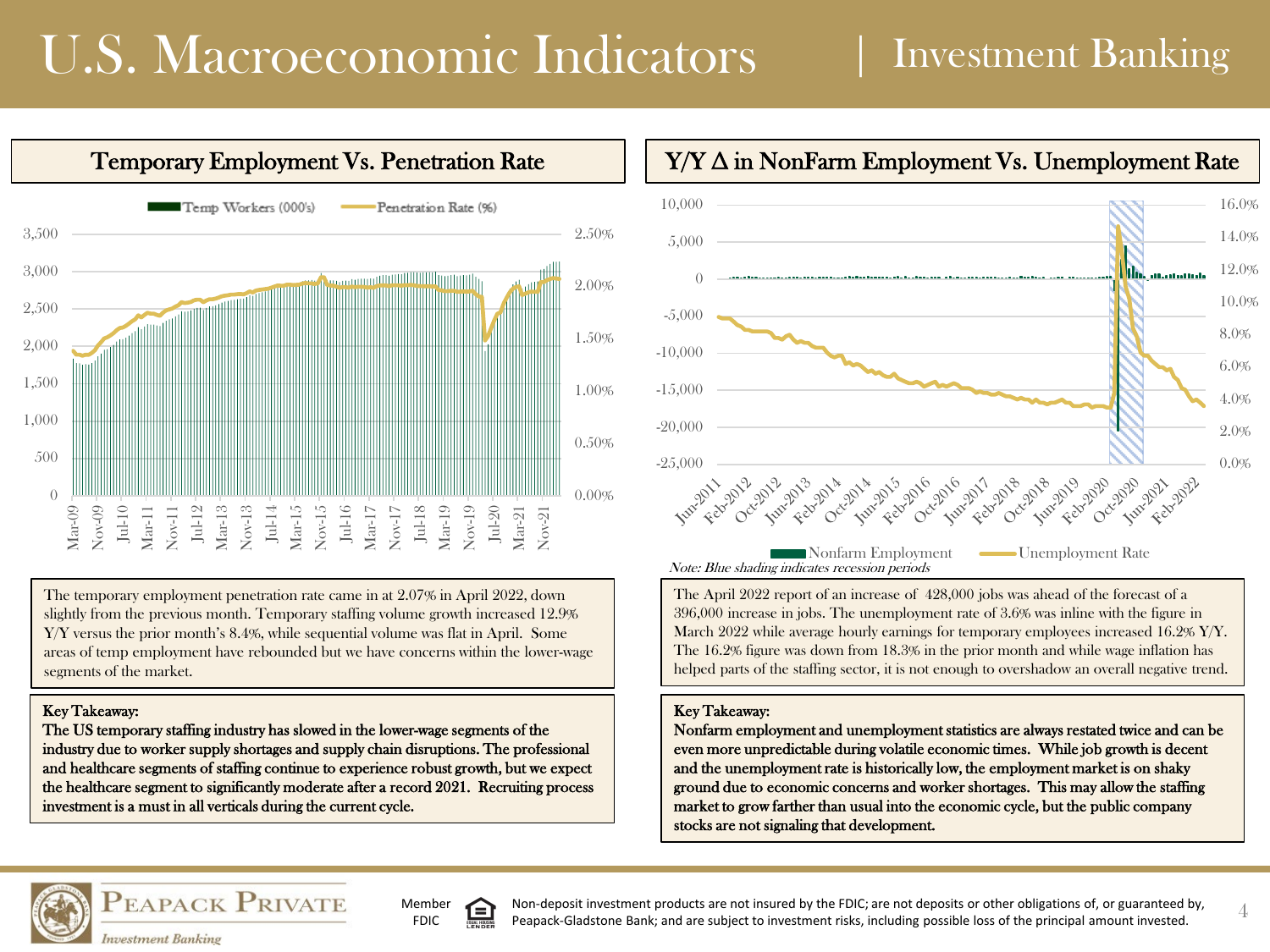# U.S. Macroeconomic Indicators | Investment Banking



According to The Conference Board (TCB), US Real GDP, a good proxy for the overall staffing market, **contracted by 1.4%** in  $1Q22$  versus an increase of 6.9% in 4Q21. TCB also forecasted that GDP would increase 2.3% in 2022 and Real Consumer Spending will increase by only 2.7%. TCB continues to lower its forecast for these two areas every time it issues a new prediction. Real Consumer Spending will considerably impact GDP and staffing revenues and we believe the industry could be impacted by slower consumer spending. We note that risks to GDP growth currently include inflation, slower consumer spending, slower job growth and a tight labor market.



Note: Blue shading indicates recession periods

US Industrial Production, a good proxy for the \$35 billion industrial staffing segment, sequentially increased 1.1% in April 2022 versus 0.9% in March 2022. Industrial production remains anemic mainly due to supply chain disruptions in the manufacturing sector, which accounts for 78% of industrial production. We are concerned about certain parts of the industrial staffing industry such as chemicals, energy and mining due to possible increased regulations under the new Administration. Other risks to Industrial Production growth mirror those associated with GDP growth, such as spending, access to labor and inflation.



Member Ξ FDIC

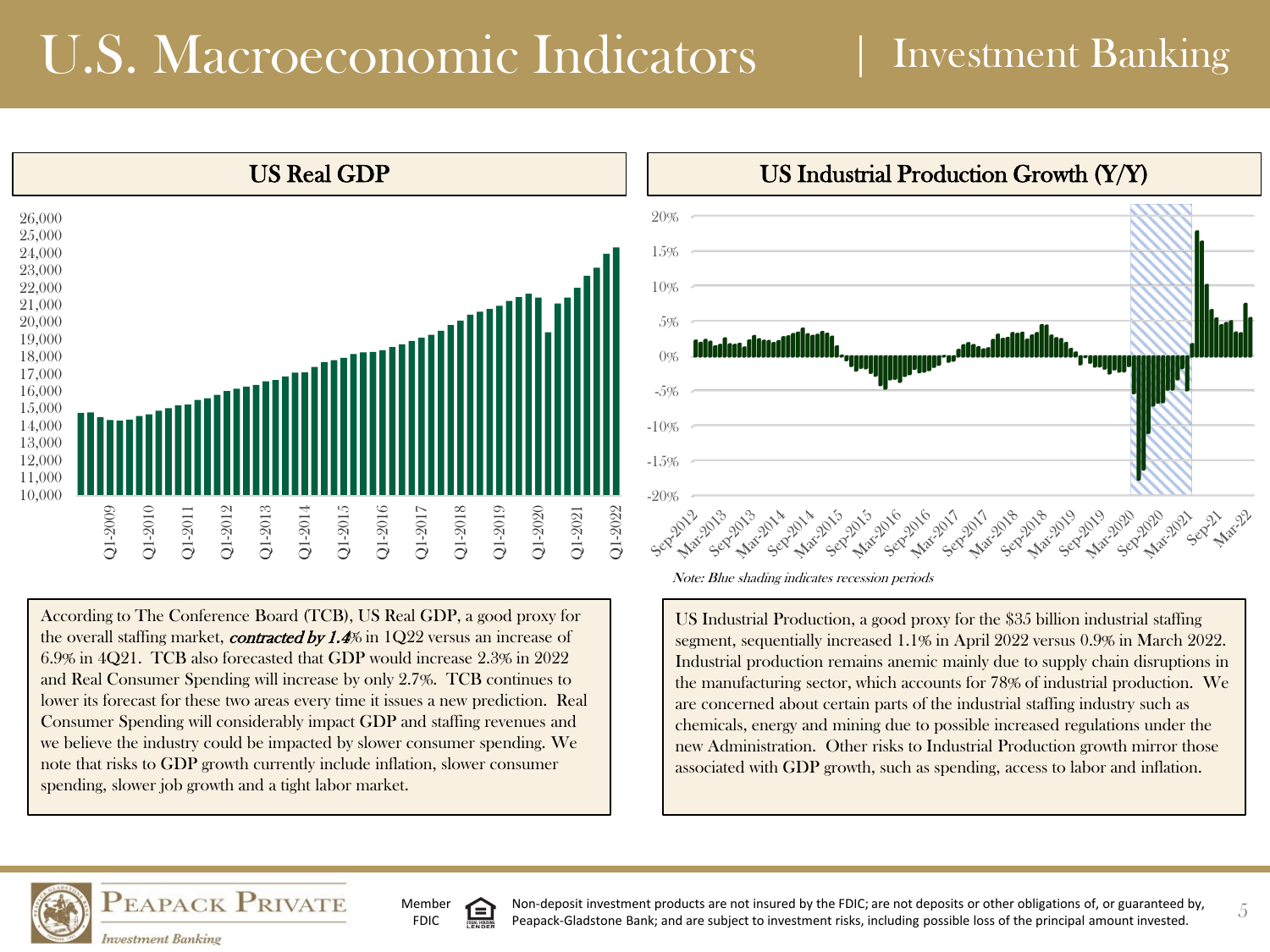# Industry Overview

### Segment Growth & Other Industry Data

- The latest US Staffing Industry Forecast from Staffing Industry Analysts (SIA) (May 2022) predicted that overall staffing revenues will increase 5% in 2022 versus a previous forecast of 4% in September 2021 but note that GDP forecasts have considerably come down since the SIA report was published earlier in the month. Investors, which are 4-6 months forward-looking, have soured on the early-cycle commercial and (surprisingly) late-cycle perm placement sectors of the market. We expect that stocks in the later-cycle professional/healthcare sectors outperformance will continue but reverse as we move throughout 2022. A key sign is Wall Street analysts' recent capitulation on the space with lower price targets and more caveats to the growth stories.
- The same report by SIA forecasted that in 2022 by major verticals, Place & Search will increase 14% (up dramatically from an increase of 7% in September), Office/Clerical will increase 7% (versus up 5% in September), Industrial will increase 10% (versus up 8% in September) and Professional/Specialty will increase 1% (versus up 2% in September). Our outlook is that the Office/Clerical and Industrial segments could come in even lower than expected if current economic trends continue into 2022.
- Within the Professional/Specialty segment, SIA forecasted that the  $$30B+TT$  staffing vertical will increase 12% (versus 6% in September), the  $$7B+Finance/Accounting$ (F&A) vertical will increase 8% (versus 7% in September) and that the \$20+B Healthcare vertical will shrink by 14% (versus a decline of 9% in September).
- Our view is that trends within the Professional segment will vary by verticals, but that companies in the IT and F&A verticals could experience increases ahead of forecasts, and the stocks reflect that trend. These segments generally have an easier time passing higher wage rates onto customers. The Nurse Per-Diem and Travel verticals are facing significant growth headwinds in 2022 due to substantial demand in 2021 and an acute worker shortage.



Source: Staffing Industry Analysts "US Staffing Industry Forecast: May 2022 Update"



Member Έ FDIC

Non-deposit investment products are not insured by the FDIC; are not deposits or other obligations of, or guaranteed by,  $6\frac{1}{2}$ Peapack-Gladstone Bank; and are subject to investment risks, including possible loss of the principal amount invested.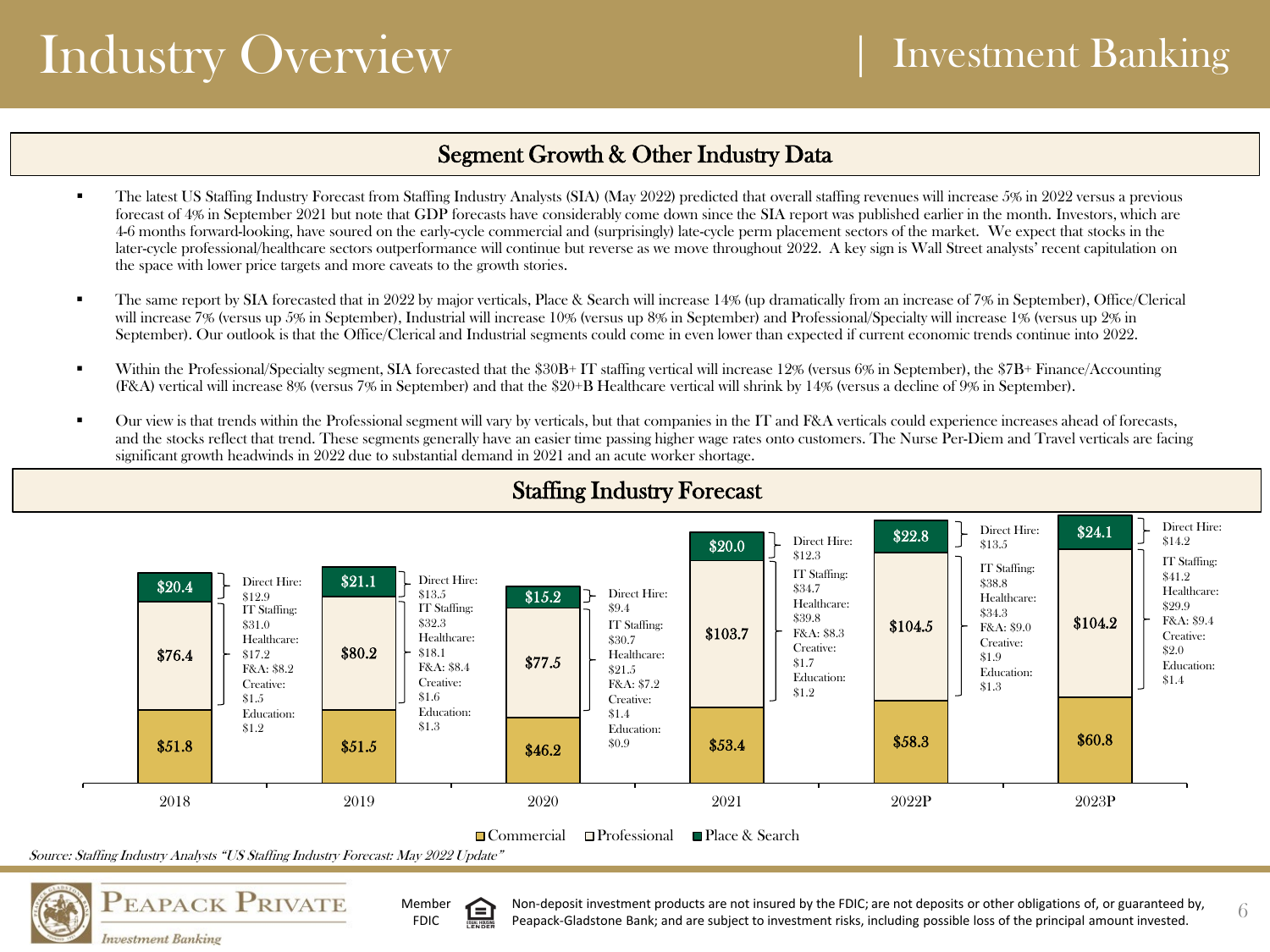# Public Market Valuation Trends

### | Investment Banking



|                             | Number of | <b>Median Enterprise</b> |           | Median Change in Stock Price |          | Median Gross             |         | Median TEV / LTM Multiples |
|-----------------------------|-----------|--------------------------|-----------|------------------------------|----------|--------------------------|---------|----------------------------|
| Sub-Sector                  | Companies | Value $(In $000's)$      | 1 Year    | 3 Years                      | 5 Years  | <b>Profit Conversion</b> | Revenue | <b>EBITDA</b>              |
| <b>Commercial Staffing</b>  |           | 3,072.9                  | $-28.3\%$ | $-5.9\%$                     | $-15.1%$ | 23.8%                    | 0.3x    | 6.3x                       |
| Professional Staffing       |           | 222.8                    | 7.7%      | 77.6%                        | 96.8%    | 28.4%                    | 0.9x    | 9.9 <sub>x</sub>           |
| Executive & Retained Search |           | 2.078.0                  | $-28.9\%$ | $-9.4%$                      | 16.0%    | 58.3%                    | 0.6x    | 5.7x                       |
| Healthcare Staffing         |           | 2.801.5                  | 0.3%      | 92.6%                        | 82.4%    | 48.5%                    | 0.7x    | 5.1x                       |
| IS&P 500*                   |           |                          | $-3.7%$   | 39.3%                        | 67.0%    |                          |         |                            |

\*S&P data on a mean basis Source(s): Capital IQ as of 5/16/2022 Indices and charts are market cap weighted





Non-deposit investment products are not insured by the FDIC; are not deposits or other obligations of, or guaranteed by,  $\frac{1}{7}$ Peapack-Gladstone Bank; and are subject to investment risks, including possible loss of the principal amount invested.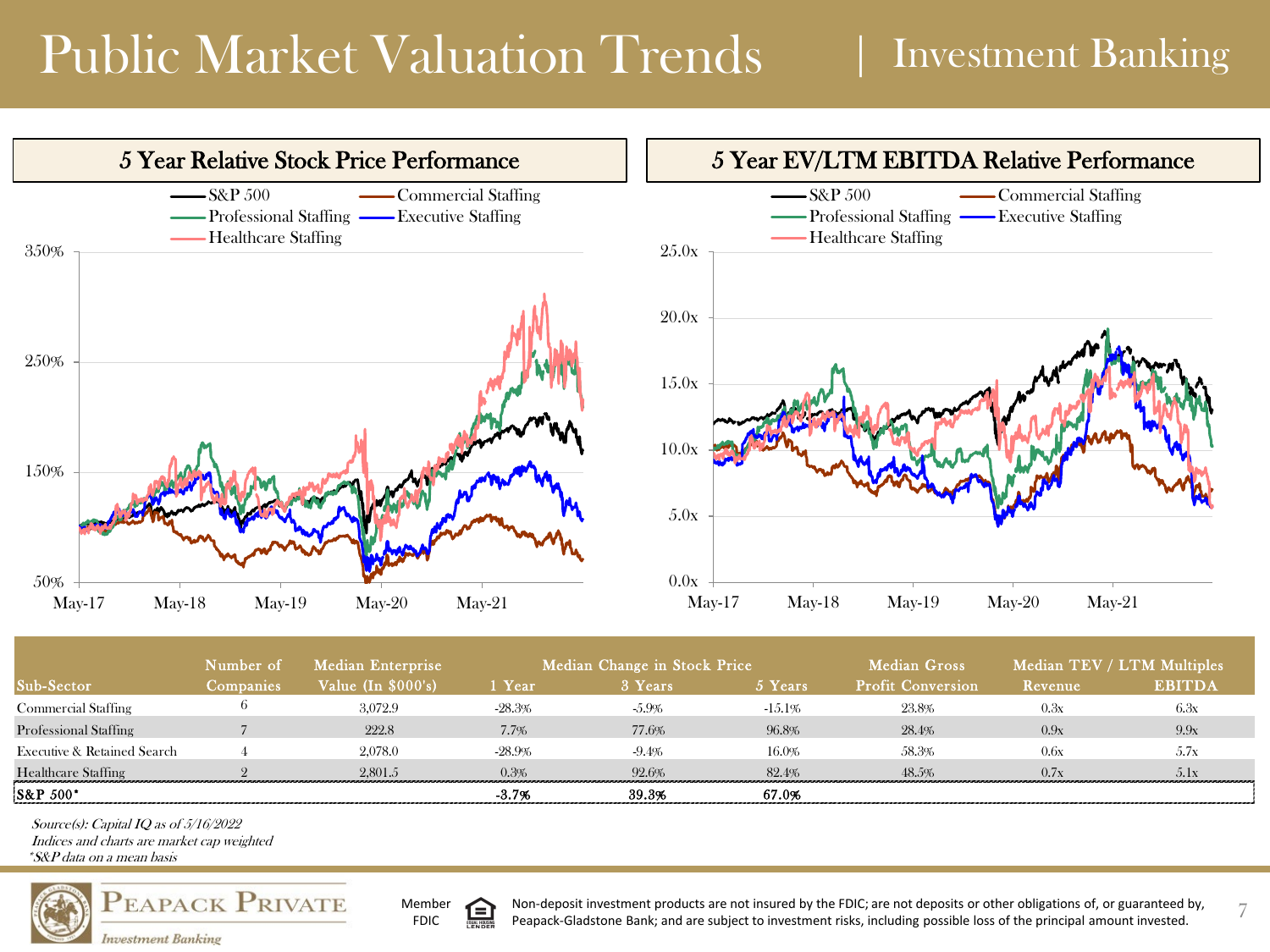# Sub-Sector Valuation Trends | Investment Banking

#### Commercial Staffing

| Company Name                    | Ticker             | Date      | Enterprise<br>Value | Revenues   | Gross Profit | Gross Profit<br>Margin | <b>EBITDA</b> | <b>EBITDA</b><br>Margin | Enterprise<br>Value/Revenues Value/EBITDA | Enterprise |
|---------------------------------|--------------------|-----------|---------------------|------------|--------------|------------------------|---------------|-------------------------|-------------------------------------------|------------|
| Adecco Group AG                 | <b>SWX:ADEN</b>    | 3/31/2022 | \$9,877.1           | \$23,799.2 | \$4,925.6    | 20.7%                  | \$1,064.2     | 4.5%                    | 0.4x                                      | 9.3x       |
| Barrett Business Services, Inc. | NasdaqGS:BBSI      | 3/31/2022 | \$423.3             | \$983.1    | \$214.0      | 21.8%                  | \$63.2        | 6.4%                    | 0.4x                                      | 6.7x       |
| Kelly Services, Inc.            | NasdaqGS:KELY.A    | 4/3/2022  | \$534.9             | \$5,000.2  | \$964.5      | 19.3%                  | \$134.3       | 2.7%                    | 0.1 x                                     | 4.0x       |
| ManpowerGroup Inc.              | NYSE:MAN           | 3/31/2022 | \$5,359.2           | \$20,943.3 | \$3,536.5    | 16.9%                  | \$898.8       | 4.3%                    | 0.3x                                      | 6.0x       |
| Randstad N.V.                   | <b>ENXTAM:RAND</b> | 3/31/2022 | \$10,031.7          | \$28,580.3 | \$5,773.2    | 20.2%                  | \$1,525.2     | 5.3%                    | 0.4x                                      | 6.6x       |
| TrueBlue, Inc.                  | <b>NYSE:TBI</b>    | 3/27/2022 | \$786.5             | \$2,266.4  | \$589.6      | 26.0%                  | \$131.0       | 5.8%                    | 0.3x                                      | 6.0x       |
| <b>Average</b>                  |                    |           | \$4,502.1           | \$13,595.4 | \$2,667.2    | 20.8%                  | \$636.1       | 4.8%                    | 0.3 x                                     | 6.4 x      |
| Median                          |                    |           | \$3,072.9           | \$12,971.8 | \$2,250.5    | 20.4%                  | \$516.5       | 4.9%                    | 0.3 x                                     | 6.3 x      |

#### Professional Staffing

| Company Name                   | Ticker          | Date      | Enterprise<br>Value  | Revenues             | Gross Profit      | Gross Profit<br>Margin | <b>EBITDA</b>     | <b>EBITDA</b><br>Margin | Enterprise<br>Value/Revenues Value/EBITDA | Enterprise    |
|--------------------------------|-----------------|-----------|----------------------|----------------------|-------------------|------------------------|-------------------|-------------------------|-------------------------------------------|---------------|
| <b>ASGN</b> Incorporated       | NYSE:ASGN       | 3/31/2022 | \$5,811.9            | \$4,193.5            | \$1,225.3         | 29.2%                  | \$508.6           | 12.1%                   | 1.4x                                      | 11.4x         |
| BGSF, Inc.                     | NYSE:BGSF       | 3/27/2022 | \$149.1              | \$257.8              | \$88.2            | 34.2%                  | \$20.8            | 8.1%                    | 0.6x                                      | 7.2x          |
| GEE Group, Inc.                | NYSEAM:JOB      | 3/31/2022 | \$58.6               | \$162.0              | \$59.1            | 36.5%                  | \$15.6            | 9.6%                    | 0.4 x                                     | 3.8 x         |
| Kforce Inc.                    | NasdaqGS:KFRC   | 3/31/2022 | \$1,432.9            | \$1,633.7            | \$482.1           | 29.5%                  | \$125.8           | 7.7%                    | 0.9x                                      | 11.4x         |
| Mastech Digital, Inc.          | NYSEAM:MHH      | 3/31/2022 | \$218.7              | \$232.0              | \$62.6            | 27.0%                  | \$22.1            | 9.5%                    | 0.9x                                      | 9.9 x         |
| RCM Technologies, Inc.         | NasdaqGM:RCMT   | 4/2/2022  | \$222.8              | \$241.3              | \$65.7            | 27.2%                  | \$18.7            | 7.7%                    | 0.9x                                      | 11.9x         |
| Robert Half International Inc. | <b>NYSE:RHI</b> | 3/31/2022 | \$9,720.1            | \$6,877.9            | \$2,906.2         | 42.3%                  | \$1,000.8         | 14.6%                   | 1.4x                                      | 9.7 x         |
| <b>Average</b><br>Median       |                 |           | \$2,516.3<br>\$222.8 | \$1,942.6<br>\$257.8 | \$698.4<br>\$88.2 | 32.3%<br>29.5%         | \$244.6<br>\$22.1 | 9.9%<br>9.5%            | 0.9 x<br>0.9 x                            | 9.3x<br>9.9 x |

Source(s): Capital IQ as of 5/16/2022





8 Non-deposit investment products are not insured by the FDIC; are not deposits or other obligations of, or guaranteed by, Peapack-Gladstone Bank; and are subject to investment risks, including possible loss of the principal amount invested.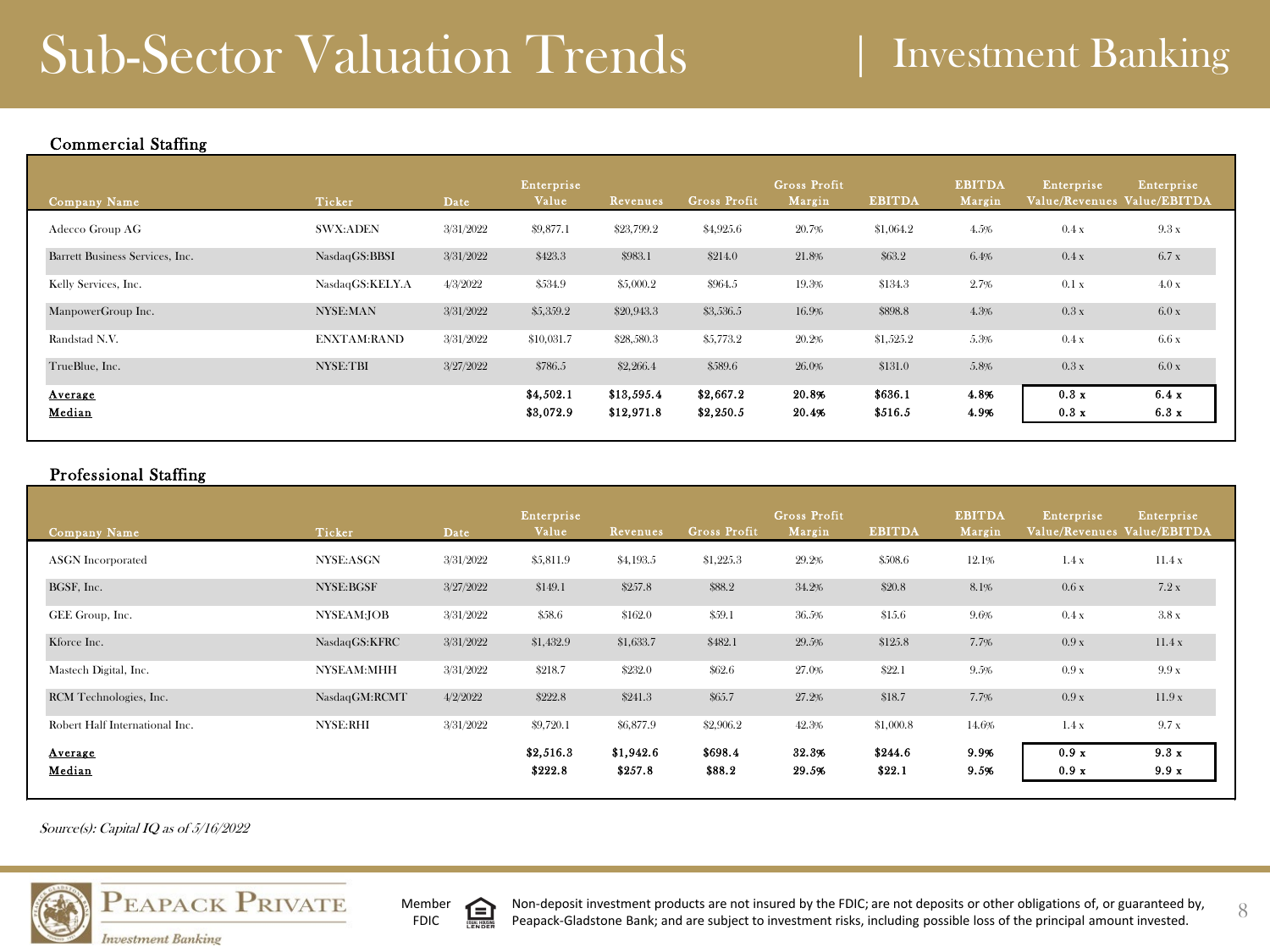## Sub-Sector Valuation Trends | Investment Banking

#### Executive & Retained Search

| Company Name                             | Ticker        | Date       | Enterprise<br>Value    | Revenues               | Gross Profit       | Gross Profit<br>Margin | <b>EBITDA</b>      | <b>EBITDA</b><br>Margin | Enterprise<br>Value/Revenues Value/EBITDA | Enterprise   |
|------------------------------------------|---------------|------------|------------------------|------------------------|--------------------|------------------------|--------------------|-------------------------|-------------------------------------------|--------------|
| Hays plc                                 | LSE:HAS       | 12/31/2021 | \$2,379.0              | \$8,070.5              | \$588.7            | 7.3%                   | \$318.3            | 3.9%                    | 0.3x                                      | 7.5 x        |
| Heidrick & Struggles International, Inc. | NasdaqGS:HSII | 3/31/2022  | \$424.9                | \$1,093.2              | \$246.4            | 22.5%                  | \$154.3            | 14.1%                   | 0.4x                                      | 2.8x         |
| Korn Ferry                               | NYSE:KFY      | 1/31/2022  | \$2,849.8              | \$2,460.7              | \$701.8            | 28.5%                  | \$525.0            | 21.3%                   | 1.2x                                      | 5.4x         |
| PageGroup plc                            | LSE:PAGE      | 12/31/2021 | \$1,777.1              | \$2,225.7              | \$1,188.5          | 53.4%                  | \$300.9            | 13.5%                   | 0.8x                                      | 5.9 x        |
| <b>Average</b><br>Median                 |               |            | \$1,857.7<br>\$2,078.0 | \$3,462.5<br>\$2,343.2 | \$681.4<br>\$645.3 | 27.9%<br>25.5%         | \$324.6<br>\$309.6 | 13.2%<br>13.8%          | 0.7 x<br>0.6x                             | 5.4x<br>5.7x |

#### Healthcare Staffing

| Company Name                    | Ticker        | Date      | Enterprise<br>Value    | Revenues               | Gross Profit       | Gross Profit<br>Margin | <b>EBITDA</b>      | <b>EBITDA</b><br>Margin | Enterprise    | Enterprise<br>Value/Revenues Value/EBITDA |
|---------------------------------|---------------|-----------|------------------------|------------------------|--------------------|------------------------|--------------------|-------------------------|---------------|-------------------------------------------|
| AMN Healthcare Services, Inc.   | NYSE:AMN      | 3/31/2022 | \$4,751.9              | \$4,650.8              | \$1,516.9          | 32.6%                  | \$725.2            | 15.6%                   | 1.0x          | 6.6 x                                     |
| Cross Country Healthcare, Inc.  | NasdaqGS:CCRN | 3/31/2022 | \$851.0                | \$2,136.1              | \$478.3            | 22.4%                  | \$235.6            | 11.0%                   | 0.4x          | 3.6x                                      |
| <b>Average</b><br><b>Median</b> |               |           | \$2,801.5<br>\$2,801.5 | \$3,393.5<br>\$3,393.5 | \$997.6<br>\$997.6 | 27.5%<br>27.5%         | \$480.4<br>\$480.4 | 13.3%<br>13.3%          | 0.7 x<br>0.7x | 5.1 x<br>5.1x                             |

Source(s): Capital IQ as of 5/16/2022





Non-deposit investment products are not insured by the FDIC; are not deposits or other obligations of, or guaranteed by,  $\qquad \qquad \odot$ Peapack-Gladstone Bank; and are subject to investment risks, including possible loss of the principal amount invested.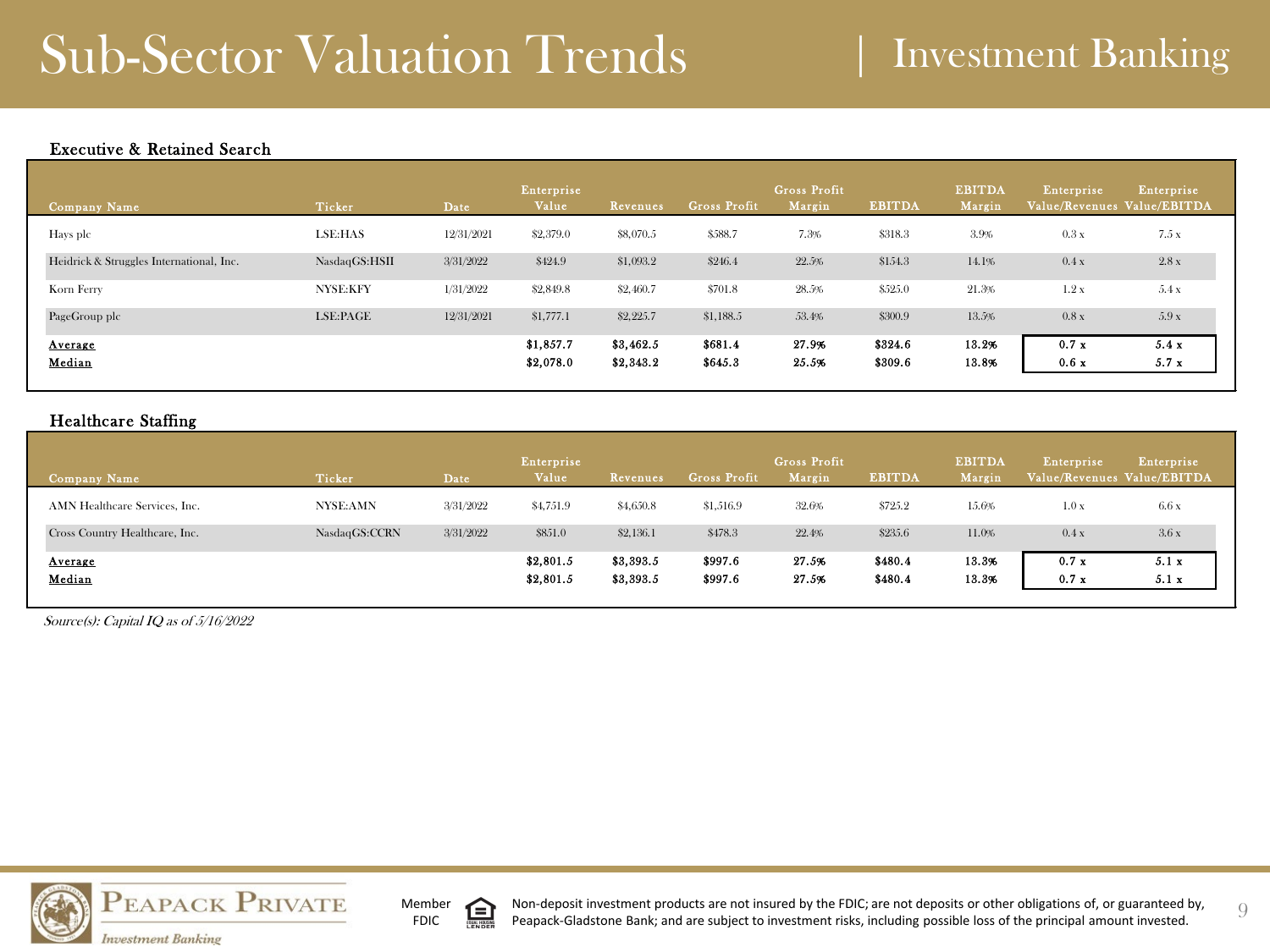# M&A Activity Dashboard

### | Investment Banking



 $\Box$ Q1  $\Box$ Q2  $\Box$ Q3  $\Box$ Q4 Notable Transactions

| MidOcean Partners, LLP a New York based private equity firm founded in 2003 has acquired GHR Healthcare, a parent company to a family of operating brands in the healthcare<br>facility and community based staffing industry. Included in this family of brands are General Healthcare Resources, GHR Travel Nursing, GHR RevCycle Workforce, GHR Education,<br>GHR Healthcare offers healthcare, wellness, and<br><b>MidOcean Partners</b><br><b>GHR Healthcare, LLC</b><br>12/13/2021<br><b>LLP</b><br>GHR Human Services, GHR Technology, and GHR Search. Through these brands, GHR provides a variety of business services solutions including long term contract, travel, per diem,<br>education staffing services.<br>MSP and direct hire services to clients nationwide. This is MidOceans's fourth investment in the staffing and human capital services space.                                                                                                                                                                          |  |
|---------------------------------------------------------------------------------------------------------------------------------------------------------------------------------------------------------------------------------------------------------------------------------------------------------------------------------------------------------------------------------------------------------------------------------------------------------------------------------------------------------------------------------------------------------------------------------------------------------------------------------------------------------------------------------------------------------------------------------------------------------------------------------------------------------------------------------------------------------------------------------------------------------------------------------------------------------------------------------------------------------------------------------------------------|--|
| Littlejohn & Co., LLC, a private investment firm based out of Greenwich, CT, has acquired American Health Staffing Group LLC (AHSG), a national and diversified healthcare staffing<br>platform. Founded in 2010, AHSG is focused on servicing healthcare facilities and improving patient outcomes by providing travel nursing, allied health, pharmacy, dialysis, interim<br><b>American Health</b><br>American Health Staffing Group LLC offers human<br>Littlejohn & Co., LLC<br>11/22/2021<br>Staffing Group LLC<br>resource and employment services.<br>leadership, managed services, non-clinical and SaaS technology solutions in thousands of healthcare locations across the U.S. Littlejohn has made numerous investments in staffing<br>companies over the years and is committed to growing AHSG rapidly in an expanding and critical industry for helping millions of Americans.                                                                                                                                                    |  |
| EmployBridge, a leading national provider of tech-enabled, light industrial staffing services has acquired Hire Dynamics, LLC, a provider of light industrial workforce solutions in the<br>Hire Dynamics, LLC provides staffing and professional<br>Southeastern U.S. with over \$450mm in estimated revenues. Founded in 2001, Hire Dynamics has grown to substantial scale, employing some 11,000 people daily at over 2,000 client<br>recruitment services to contact/call centers, administrative EmployBridge Holding<br>Hire Dynamics, LLC<br>11/9/2021<br>locations. Earlier this year, EmployBridge, the largest industrial staffing company in the U.S., was acquired by Apollo Global Management, a global alternative asset management<br>and office, manufacturing, supply chain, and e-commerce<br>Company<br>company with over \$450Bn assets under management. This investment builds upon the recent platform investment in EmployBridge, and underscores the commitment to growth,<br>industries.<br>innovation, and expansion. |  |
| Korn Ferry (NYSE: KFY), a publicly traded consulting firm specializing in human resources and employment services has acquired Lucas Group, an Atlanta based professional search<br>and contract staffing firm. Founded in 1970, the Lucas Group provides substantial professional search and contracting expertise in multiple sectors including accounting & finance, sales &<br>Lucas Associates, Inc., doing business as Lucas Group,<br>Lucas Associates, Inc.<br>10/21/2021<br>Korn Ferry<br>marketing, IT, HR, legal, and manufacturing operations. The investment in the Lucas Group will accelerate Korn Ferry's ability to capture market share in their broader talent<br>offers executive recruiting services.<br>acquisition portfolio.                                                                                                                                                                                                                                                                                              |  |



**Transaction** 



Non-deposit investment products are not insured by the FDIC; are not deposits or other obligations of, or guaranteed by,  $10$ 自 Peapack-Gladstone Bank; and are subject to investment risks, including possible loss of the principal amount invested.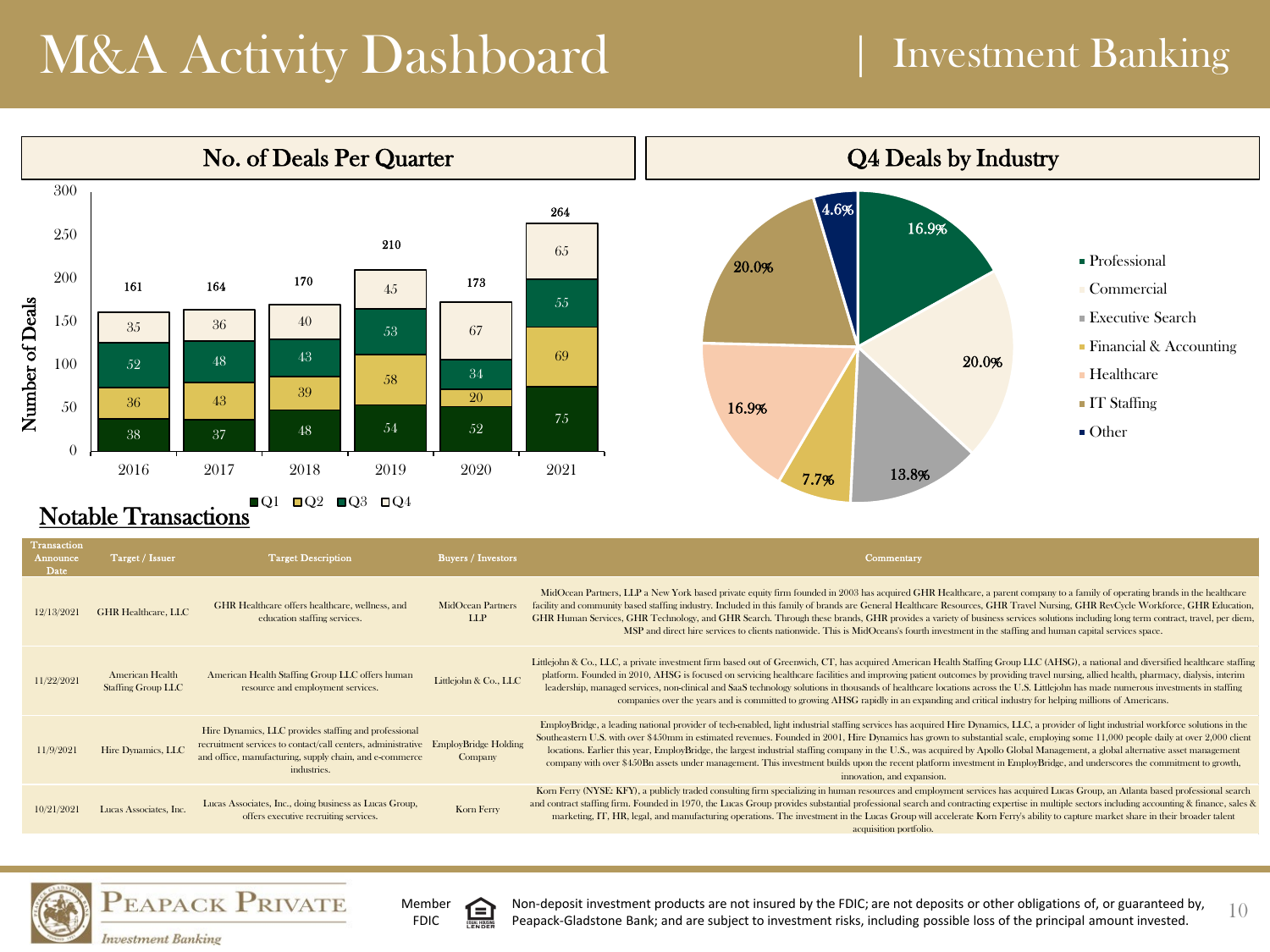## Human Capital Solutions Coverage

### | Investment Banking

 New Jersey – 20 Retail locations, 7 Peapack Private Wealth Management offices

Full-Service Bank, Boutique focus

### About the Bank

Peapack-Gladstone Bank<sup>\*</sup> (NASDAQ: PGC) is a 101-year-old boutique commercial bank with total assets of \$6.3 Bn and AUM of \$10.7 Bn as of 3/31/2021. Business segments include Peapack Private Wealth Management, Commercial Banking, Investment Banking, Commercial Real Estate, Peapack Capital (Equipment Finance), and Retail Banking.







Non-deposit investment products are not insured by the FDIC; are not deposits or other obligations of, or guaranteed by,  $11$ Peapack-Gladstone Bank; and are subject to investment risks, including possible loss of the principal amount invested.